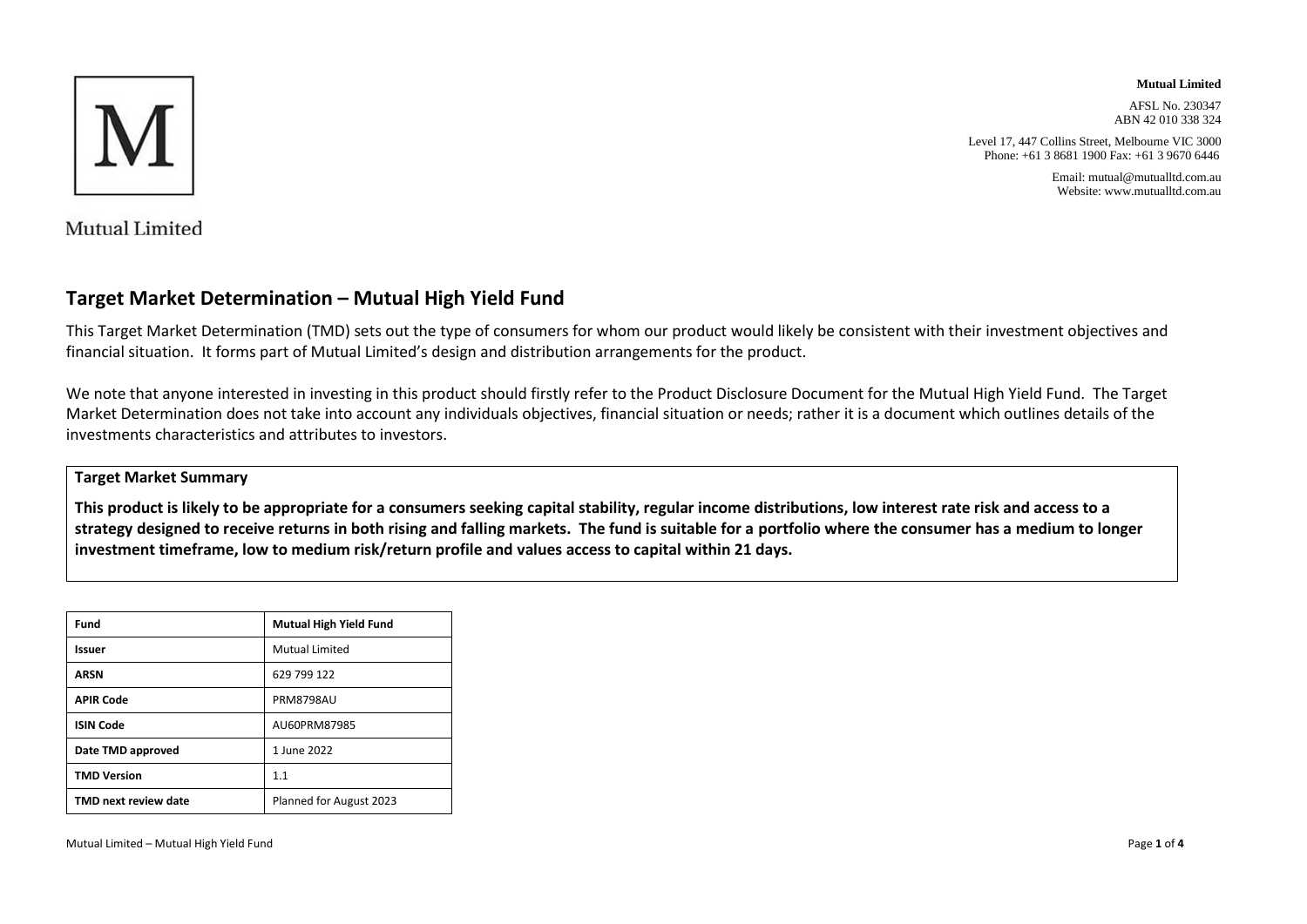|  | <b>Description of Target Market</b> |
|--|-------------------------------------|
|--|-------------------------------------|

|                                              | <b>Investment Characteristic</b>  | <b>TMD Indicator</b><br>for product | Product description including key attributes                                                                                                                                                                         |
|----------------------------------------------|-----------------------------------|-------------------------------------|----------------------------------------------------------------------------------------------------------------------------------------------------------------------------------------------------------------------|
| Investor's<br>Investment<br>Objective        | Ability for Regular Income        |                                     | Our target investor seeks:<br>to invest in a product designed to ensure capital stability but wishes to generate the majority of the<br>$\bullet$                                                                    |
|                                              | <b>Capital Preservation</b>       |                                     | return though income with the possibility of some capital appreciation.<br>prefers exposure to defensive assets but otherwise seeks an investment return above the current                                           |
|                                              | Capital Growth                    |                                     | inflation rate.<br>a diversified exposure to quality Australian bonds and RMBS.<br>$\bullet$                                                                                                                         |
|                                              | <b>Capital Guaranteed</b>         | X                                   | an active investment approach around fixed interest assets.<br>$\bullet$<br>a longer investment horizon, and doesn't require or value an immediate redemption ability.<br>$\bullet$                                  |
| Investor's<br>Intended<br><b>Product Use</b> | Solution/Standalone (75-100%)     |                                     | Our target investor may intend to hold the investment as a part of their portfolio to provide consistent<br>distributions, or as a larger portion of their total portfolio to preserve and grow capital at low risk. |
|                                              | Core Component (25-75%)           |                                     |                                                                                                                                                                                                                      |
|                                              | Satellite/small allocation (<25%) |                                     |                                                                                                                                                                                                                      |
| <b>Investor's Time</b><br><b>Frame</b>       | Short ( $\leq$ 2 years)           |                                     | Our target investor will ideally:<br>have a longer term investment horizon over 2 years, however noting the fund can process<br>$\bullet$                                                                            |
|                                              | Medium ( $\leq 6$ years)          |                                     | redemptions in normal conditions within 21 days.                                                                                                                                                                     |
|                                              | Long ( $> 6$ years)               |                                     |                                                                                                                                                                                                                      |
| <b>Investor's Risk</b><br>Profile            | Very high                         | X                                   | Our target investor:<br>can accept unlikely smaller negative returns in order to seek higher target returns over a longer                                                                                            |
|                                              | High                              | X                                   | period.<br>will be comfortable in holding defensive assets within their portfolio.                                                                                                                                   |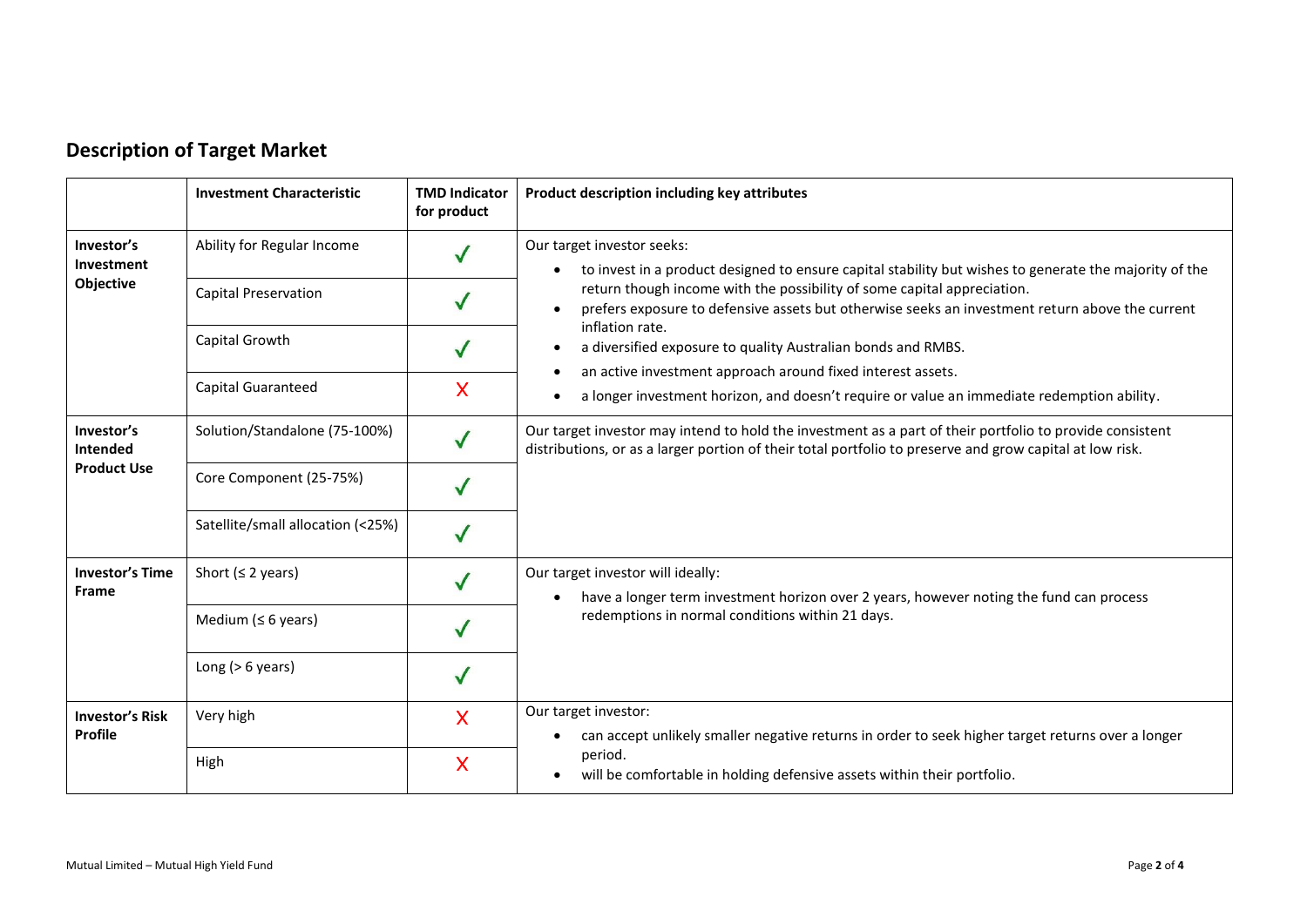|                                       | Medium    |   | will understand and accept that the likelihood of the Fund encountering a negative return is relatively<br>$\bullet$<br>low on this type of defensive asset, but that this type of investment holds more risk than cash or bank |
|---------------------------------------|-----------|---|---------------------------------------------------------------------------------------------------------------------------------------------------------------------------------------------------------------------------------|
|                                       | Low       |   | bonds.                                                                                                                                                                                                                          |
| Investor's<br>access and<br>liquidity | Daily     | х | Our investors have:<br>the ability to redeem their units on a daily basis, redemptions are processed immediately and paid<br>$\bullet$                                                                                          |
|                                       | Weekly    |   | within 21 days.                                                                                                                                                                                                                 |
|                                       | Monthly   |   |                                                                                                                                                                                                                                 |
|                                       | Quarterly |   |                                                                                                                                                                                                                                 |

# **Distribution conditions/restrictions**

| <b>Distribution Channel</b>                                                     | <b>Permitted</b> | <b>Distribution Conditions</b>                                                                                                                                             |
|---------------------------------------------------------------------------------|------------------|----------------------------------------------------------------------------------------------------------------------------------------------------------------------------|
| Direct retail, issued direct to customer                                        | Yes              | Must apply via a current application form attached to a product disclosure statement.                                                                                      |
| Suitable for distribution through all distributors                              | Yes              | No distribution conditions.                                                                                                                                                |
| Suitable for distribution to consumers who have<br>not received personal advice | Yes              | Must apply via a current application form attached to a product disclosure statement or if applying via IDPS<br>investor must have received a copy and understood the PDS. |

| <b>Review triggers</b>                                                                         |
|------------------------------------------------------------------------------------------------|
| Material change to key investment market, attributes, fund investment objective and/or fees.   |
| Material deviation from benchmark / objective over three quarters.                             |
| Key attributes have not performed as disclosed by a material degree and for a material period. |